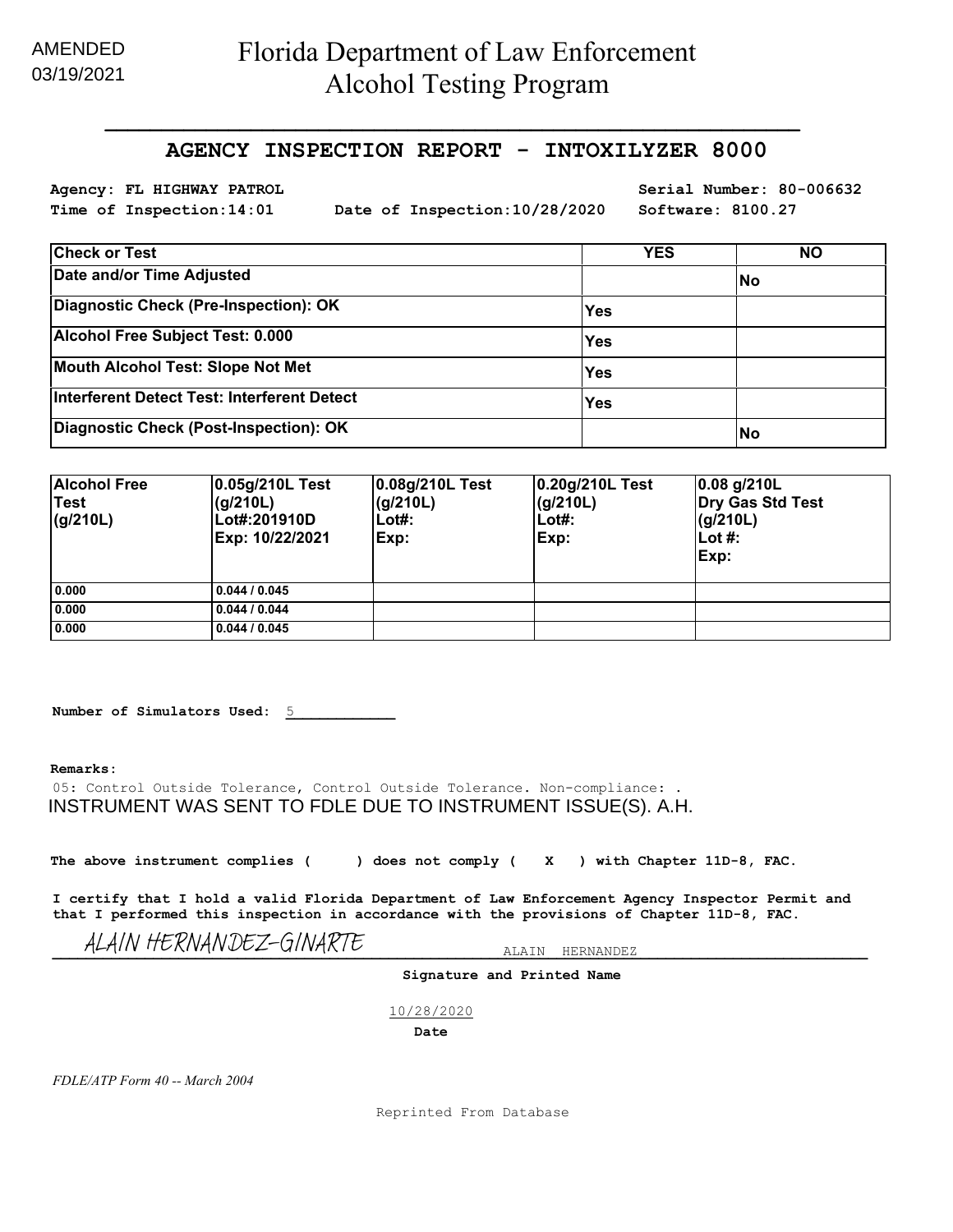# Amended Florida Department of Law Enforcement **Alcohol Testing Program**

### AGENCY INSPECTION REPORT - INTOXILYZER 8000

Agency: FL HIGHWAY PATROL Time of Inspection: 14:46

Date of Inspection: 11/24/2020

Serial Number: 80-006632 Software: 8100.27

| Check or Test                               | <b>YES</b> | NO. |
|---------------------------------------------|------------|-----|
| Date and/or Time Adjusted                   |            | No. |
| Diagnostic Check (Pre-Inspection): OK       | Yes        |     |
| Alcohol Free Subject Test: 0.000            | Yes        |     |
| Mouth Alcohol Test: Slope Not Met           | Yes        |     |
| Interferent Detect Test: Interferent Detect | Yes        |     |
| Diagnostic Check (Post-Inspection): OK      | Yes        |     |

| Alcohol Free<br>Test<br>(q/210L) | $0.05g/210L$ Test<br>(q/210L)<br>$Lot\#:201910D$<br>Exp: $10/22/2021$ | $0.08q/210L$ Test<br>(q/210L)<br>Lot#:201908B<br>Exp: 08/07/2021 | $0.20q/210L$ Test<br>(q/210L)<br>Lot#:201902C<br>Exp: $02/20/2021$ | $0.08$ q/210L<br>Dry Gas Std Test<br>(q/210L)<br>Lot#:972301<br>Exp: $06/15/2021$ |
|----------------------------------|-----------------------------------------------------------------------|------------------------------------------------------------------|--------------------------------------------------------------------|-----------------------------------------------------------------------------------|
| 0.000                            | 0.045                                                                 | 0.075<br>0.074                                                   | 0.194                                                              | 0.080                                                                             |
| 0.000                            | 0.046                                                                 | 0.074<br>0.075                                                   | 0.196                                                              | 0.080                                                                             |
| 0.000                            | 0.046                                                                 | 0.076<br>0.075                                                   | 0.196                                                              | 0.080                                                                             |

Number of Simulators Used: 5

#### Remarks:

narks:<br>08: control outside rolerance/ 0.02 Simulator Warmed up further on

The above instrument complies (X) does not comply ( ) with Chapter 11D-8, FAC.

I certify that I hold a valid Florida Department of Law Enforcement Agency Inspector Permit and that I performed this inspection in accordance with the provisions of Chapter 11D-8, FAC.

| ALAIN<br>HERNANDEZ         |  |
|----------------------------|--|
| Signature and Printed Name |  |
| 11/24/2020<br>Date         |  |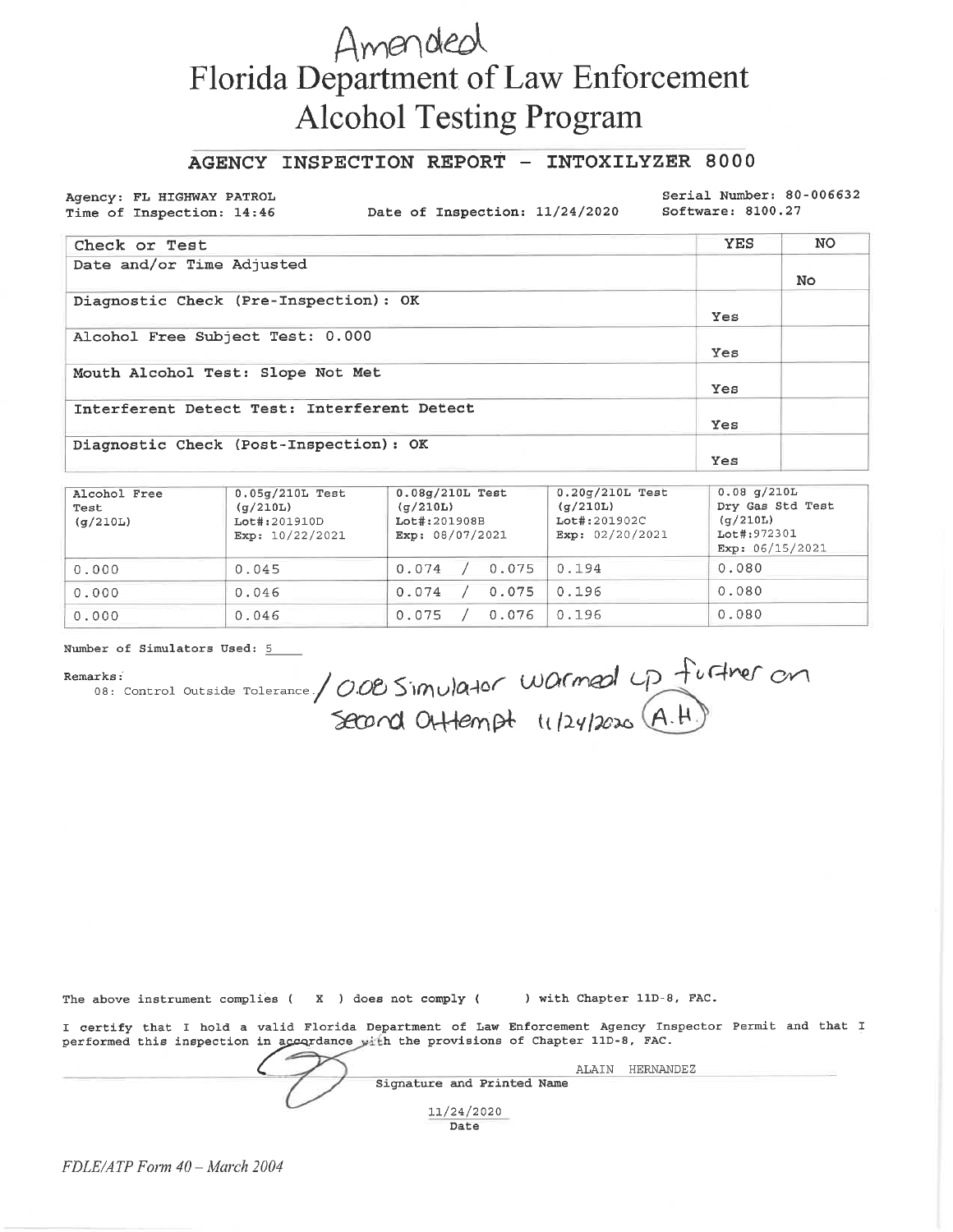

# AGENCY INSPECTION AND OTHER ELECTRONIC DATA REVIEW

| <b>Agency: Florida Highway Patrol</b>                                                                                                                  | Instrument Serial Number: 80-006632                                                                                                                                                                                                                                                                                                                                                                                                                                                                                                                                                                                                                                                                                                                                                                             |                                                                     |  |  |  |
|--------------------------------------------------------------------------------------------------------------------------------------------------------|-----------------------------------------------------------------------------------------------------------------------------------------------------------------------------------------------------------------------------------------------------------------------------------------------------------------------------------------------------------------------------------------------------------------------------------------------------------------------------------------------------------------------------------------------------------------------------------------------------------------------------------------------------------------------------------------------------------------------------------------------------------------------------------------------------------------|---------------------------------------------------------------------|--|--|--|
| <b>AGENCY INSPECTION DATA REVIEW</b>                                                                                                                   |                                                                                                                                                                                                                                                                                                                                                                                                                                                                                                                                                                                                                                                                                                                                                                                                                 |                                                                     |  |  |  |
| <b>Agency Inspector: Alain Hernandez</b>                                                                                                               | Date of Inspection: 10/28/2020                                                                                                                                                                                                                                                                                                                                                                                                                                                                                                                                                                                                                                                                                                                                                                                  | Time of Inspection: 14:01:01                                        |  |  |  |
| <b>Agency Inspection Discrepancy:</b><br>$\Box$<br>$\Box$                                                                                              | Untimely/Not Received<br>Incomplete<br>$\Box$<br>$\Box$<br>Other (Missing Required Information)<br>Procedural<br>⊠                                                                                                                                                                                                                                                                                                                                                                                                                                                                                                                                                                                                                                                                                              | <b>Erroneous Information</b>                                        |  |  |  |
| □                                                                                                                                                      | Agency Inspection Not Conducted or Records regarding Agency Inspection have not been uploaded.                                                                                                                                                                                                                                                                                                                                                                                                                                                                                                                                                                                                                                                                                                                  |                                                                     |  |  |  |
| □                                                                                                                                                      | Lot Number □ Expiration Date for _____g/ 210L □ Alcohol Reference Solution □ Dry Gas Standard is □ Incorrect □ Expired.                                                                                                                                                                                                                                                                                                                                                                                                                                                                                                                                                                                                                                                                                         |                                                                     |  |  |  |
| ⊠<br>Alcohol Free Subject Test $\Box$<br>$\Box$<br>0.05 g/210L Test<br>$\Box$<br>⊠                                                                     | FDLE/ATP Form 39 states in part, "If a test must be repeated, the REASON must be entered when prompted and recorded in the<br>Remarks section of FDLE/ATP Form 40 Agency Inspection Report – Intoxilyzer 8000. The □REASON for repeating the following<br>test(s); OR the □ Possible Cause and Corrective Action Taken on the following test(s) was not recorded:<br>Mouth Alcohol Test $\Box$<br><b>Alcohol Free Test</b><br>$\Box$<br>0.08 g/210L Test<br>$\Box$ 0.20 g/210L Test<br>$\Box$                                                                                                                                                                                                                                                                                                                   | <b>Interferent Detect Test</b><br>0.08 g/210L Dry Gas Standard Test |  |  |  |
| □<br>□<br>п<br>□                                                                                                                                       | FDLE/ATP Form 39 states in part, "If the instrument does not comply with the requirements of Chapter 11D-8, FAC, remove the<br>instrument from service and notify the Department Inspector."<br>The Department Inspector was not notified. However, the issue was satisfactorily corrected and the repeated Agency<br>Inspection complies with the requirements of Chapter 11D-8, FAC.<br>The Department Inspector was not notified. However, the repeated Agency Inspection does not comply with the<br>requirements of Chapter 11D-8, FAC and the instrument was correctly removed from evidentiary use.<br>The Department Inspector was not notified. The repeated Agency Inspection does not comply with the requirements of<br>Chapter 11D-8, FAC and the instrument was not removed from evidentiary use. |                                                                     |  |  |  |
| □                                                                                                                                                      | The Agency Inspection is noted as "Complies" when it does not comply with the requirements of Chapter 11D-8, FAC.                                                                                                                                                                                                                                                                                                                                                                                                                                                                                                                                                                                                                                                                                               |                                                                     |  |  |  |
| Other:<br>$\Box$                                                                                                                                       |                                                                                                                                                                                                                                                                                                                                                                                                                                                                                                                                                                                                                                                                                                                                                                                                                 |                                                                     |  |  |  |
| OTHER ELECTRONIC DATA REVIEW                                                                                                                           |                                                                                                                                                                                                                                                                                                                                                                                                                                                                                                                                                                                                                                                                                                                                                                                                                 |                                                                     |  |  |  |
| <b>Login Records</b><br>□<br>Date:                                                                                                                     | <b>Comments:</b><br>The 0.05 g/210 L Test was repeated. The reason the test was repeated, as well as any                                                                                                                                                                                                                                                                                                                                                                                                                                                                                                                                                                                                                                                                                                        |                                                                     |  |  |  |
| <b>Cylinder Change Records</b><br>□<br>Date:                                                                                                           | corrective action taken prior to repeating the test, must be included. Please see below<br>for corrective action.                                                                                                                                                                                                                                                                                                                                                                                                                                                                                                                                                                                                                                                                                               |                                                                     |  |  |  |
| <b>Control Test Records</b><br>□<br>Date:                                                                                                              |                                                                                                                                                                                                                                                                                                                                                                                                                                                                                                                                                                                                                                                                                                                                                                                                                 |                                                                     |  |  |  |
| <b>Diagnostic Check Records</b><br>$\Box$<br>Date:                                                                                                     |                                                                                                                                                                                                                                                                                                                                                                                                                                                                                                                                                                                                                                                                                                                                                                                                                 |                                                                     |  |  |  |
| <b>CORRECTIVE ACTION</b>                                                                                                                               |                                                                                                                                                                                                                                                                                                                                                                                                                                                                                                                                                                                                                                                                                                                                                                                                                 |                                                                     |  |  |  |
| Record hand-written amendments on the FDLE/ATP Form 40, Agency Inspection Report, initial and date the amendments, mark<br>⊠                           |                                                                                                                                                                                                                                                                                                                                                                                                                                                                                                                                                                                                                                                                                                                                                                                                                 |                                                                     |  |  |  |
| the report "AMENDED", and forward a copy to the Department Inspector by 03/17/2021 (Date).                                                             |                                                                                                                                                                                                                                                                                                                                                                                                                                                                                                                                                                                                                                                                                                                                                                                                                 |                                                                     |  |  |  |
| Provide a written explanation regarding the referenced item(s) to the Department Inspector by<br>(Date).<br>□<br>Upload the Agency Inspection(s).<br>□ |                                                                                                                                                                                                                                                                                                                                                                                                                                                                                                                                                                                                                                                                                                                                                                                                                 |                                                                     |  |  |  |
| □                                                                                                                                                      | Remove the instrument from evidentiary use until otherwise directed by the Department.                                                                                                                                                                                                                                                                                                                                                                                                                                                                                                                                                                                                                                                                                                                          |                                                                     |  |  |  |
| No action required<br>□<br>A <sub>th</sub>                                                                                                             |                                                                                                                                                                                                                                                                                                                                                                                                                                                                                                                                                                                                                                                                                                                                                                                                                 |                                                                     |  |  |  |

 **Other:** 

**Signature of Alcohol Testing Program Staff Member Date Date Date** 

\_\_\_\_\_\_\_\_\_\_\_\_\_\_\_\_\_\_\_\_\_\_\_\_\_\_\_\_\_\_\_\_\_\_\_\_\_\_\_\_\_\_\_\_\_\_\_\_\_\_\_\_\_ 2/12/2021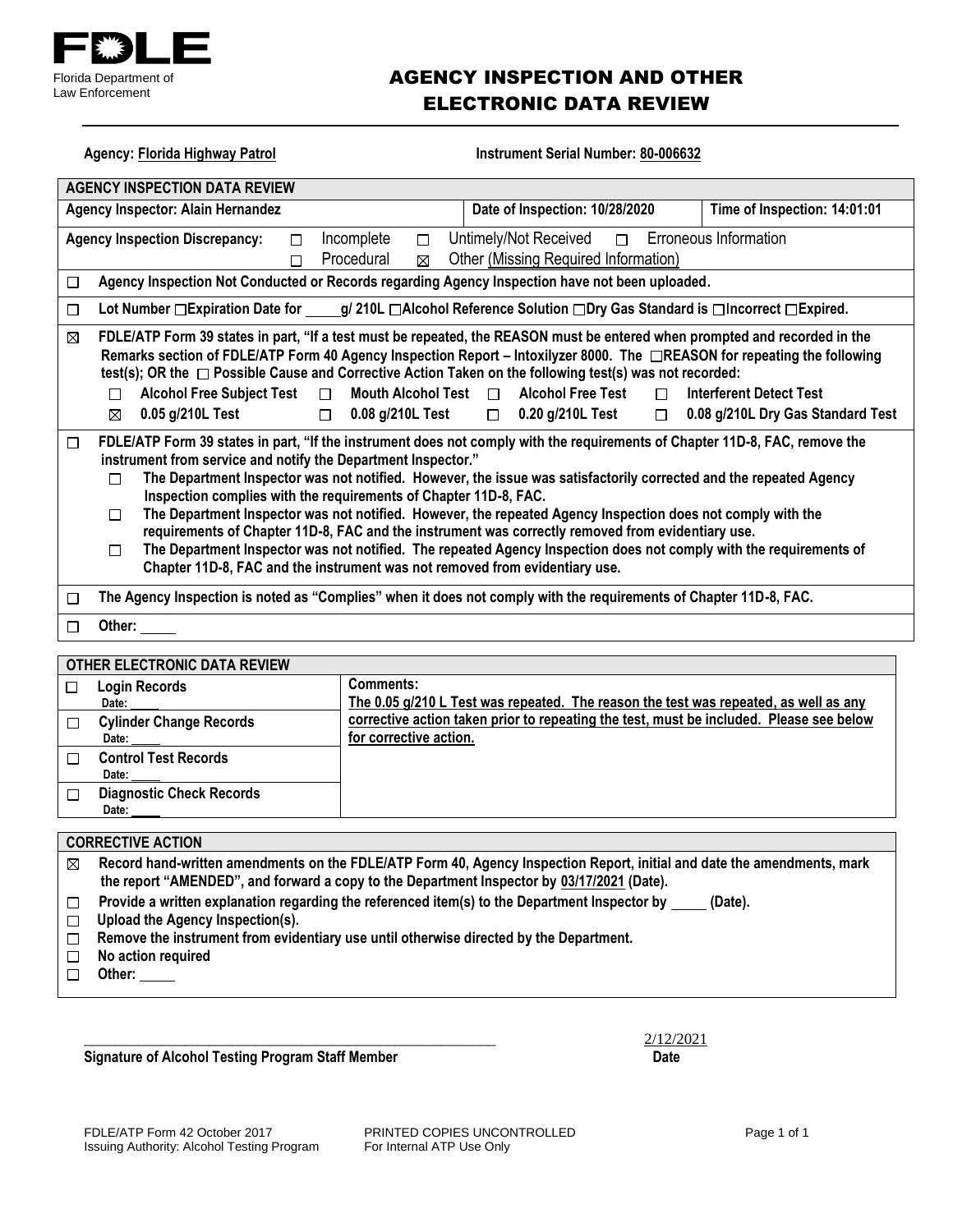

# AGENCY INSPECTION AND OTHER ELECTRONIC DATA REVIEW

| <b>Agency: Florida Highway Patrol</b>                                                                                                                                                                                                                                                                                                                                                                                                                                                                                                                                                                                                                                                                                                                                                                                                         | <b>Instrument Serial Number: 80-006632</b>                              |                                                                     |  |  |
|-----------------------------------------------------------------------------------------------------------------------------------------------------------------------------------------------------------------------------------------------------------------------------------------------------------------------------------------------------------------------------------------------------------------------------------------------------------------------------------------------------------------------------------------------------------------------------------------------------------------------------------------------------------------------------------------------------------------------------------------------------------------------------------------------------------------------------------------------|-------------------------------------------------------------------------|---------------------------------------------------------------------|--|--|
| <b>AGENCY INSPECTION DATA REVIEW</b>                                                                                                                                                                                                                                                                                                                                                                                                                                                                                                                                                                                                                                                                                                                                                                                                          |                                                                         |                                                                     |  |  |
| Agency Inspector: Alain Hernandez                                                                                                                                                                                                                                                                                                                                                                                                                                                                                                                                                                                                                                                                                                                                                                                                             | Date of Inspection: 05/24/2020<br>06/30/2020<br>07/28/2020              | Time of Inspection: 16:11:07<br>05:26:07<br>15:56:53                |  |  |
| Incomplete<br><b>Agency Inspection Discrepancy:</b><br>П<br>$\Box$<br>Procedural<br>⊠<br>П                                                                                                                                                                                                                                                                                                                                                                                                                                                                                                                                                                                                                                                                                                                                                    | Untimely/Not Received<br>$\Box$<br>Other (Required Information Missing) | Erroneous Information                                               |  |  |
| Agency Inspection Not Conducted or Records regarding Agency Inspection have not been uploaded.<br>□                                                                                                                                                                                                                                                                                                                                                                                                                                                                                                                                                                                                                                                                                                                                           |                                                                         |                                                                     |  |  |
| Lot Number □ Expiration Date for _____g/ 210L □ Alcohol Reference Solution □ Dry Gas Standard is □ Incorrect □ Expired.<br>$\Box$                                                                                                                                                                                                                                                                                                                                                                                                                                                                                                                                                                                                                                                                                                             |                                                                         |                                                                     |  |  |
| FDLE/ATP Form 39 states in part, "If a test must be repeated, the REASON must be entered when prompted and recorded in the<br>⊠<br>Remarks section of FDLE/ATP Form 40 Agency Inspection Report – Intoxilyzer 8000. The ⊠REASON for repeating the following<br>test(s); OR the $\boxtimes$ Possible Cause and Corrective Action Taken on the following test(s) was not recorded:<br>Mouth Alcohol Test $\Box$<br><b>Alcohol Free Subject Test</b><br>$\Box$<br>П<br>0.05 g/210L Test<br>$\boxtimes$ 0.08 g/210L Test<br>П                                                                                                                                                                                                                                                                                                                     | <b>Alcohol Free Test</b><br>$\Box$<br>$\Box$ 0.20 g/210L Test<br>$\Box$ | <b>Interferent Detect Test</b><br>0.08 g/210L Dry Gas Standard Test |  |  |
| FDLE/ATP Form 39 states in part, "If the instrument does not comply with the requirements of Chapter 11D-8, FAC, remove the<br>$\Box$<br>instrument from service and notify the Department Inspector."<br>The Department Inspector was not notified. However, the issue was satisfactorily corrected and the repeated Agency<br>П<br>Inspection complies with the requirements of Chapter 11D-8, FAC.<br>The Department Inspector was not notified. However, the repeated Agency Inspection does not comply with the<br>П<br>requirements of Chapter 11D-8, FAC and the instrument was correctly removed from evidentiary use.<br>The Department Inspector was not notified. The repeated Agency Inspection does not comply with the requirements of<br>$\Box$<br>Chapter 11D-8, FAC and the instrument was not removed from evidentiary use. |                                                                         |                                                                     |  |  |
| The Agency Inspection is noted as "Complies" when it does not comply with the requirements of Chapter 11D-8, FAC.<br>□                                                                                                                                                                                                                                                                                                                                                                                                                                                                                                                                                                                                                                                                                                                        |                                                                         |                                                                     |  |  |
| Other:<br>П                                                                                                                                                                                                                                                                                                                                                                                                                                                                                                                                                                                                                                                                                                                                                                                                                                   |                                                                         |                                                                     |  |  |

### **OTHER ELECTRONIC DATA REVIEW**

| <b>Login Records</b>            | Comments:                                                                               |
|---------------------------------|-----------------------------------------------------------------------------------------|
| Date:                           | During the Agency Inspections dated 05/24/2020, 06/30/2020, and 07/28/2020, the 0.08    |
| <b>Cylinder Change Records</b>  | g/210 L Test was repeated. The reason for repeating the test, as well as the corrective |
| Date:                           | action taken prior to repeating the test, should be included on each inspection.        |
| <b>Control Test Records</b>     |                                                                                         |
| Date:                           |                                                                                         |
| <b>Diagnostic Check Records</b> | See below for corrective action. Please send to the Department Inspector by 09/20/2020. |
| Date:                           |                                                                                         |
|                                 |                                                                                         |

#### **CORRECTIVE ACTION**

 $\boxtimes$ **Record hand-written amendments on the FDLE/ATP Form 40, Agency Inspection Report, initial and date the amendments, mark the report "AMENDED", and forward a copy to the Department Inspector by 09/20/2020 (Date).**

- Provide a written explanation regarding the referenced item(s) to the Department Inspector by \_\_\_\_\_ (Date).  $\Box$
- **Upload the Agency Inspection(s).**
- **Remove the instrument from evidentiary use until otherwise directed by the Department.**
- **No action required**  $\Box$
- **Other:**

 $\frac{1}{8/20/2020}$ 

**Signature of Alcohol Testing Program Staff Member Date**